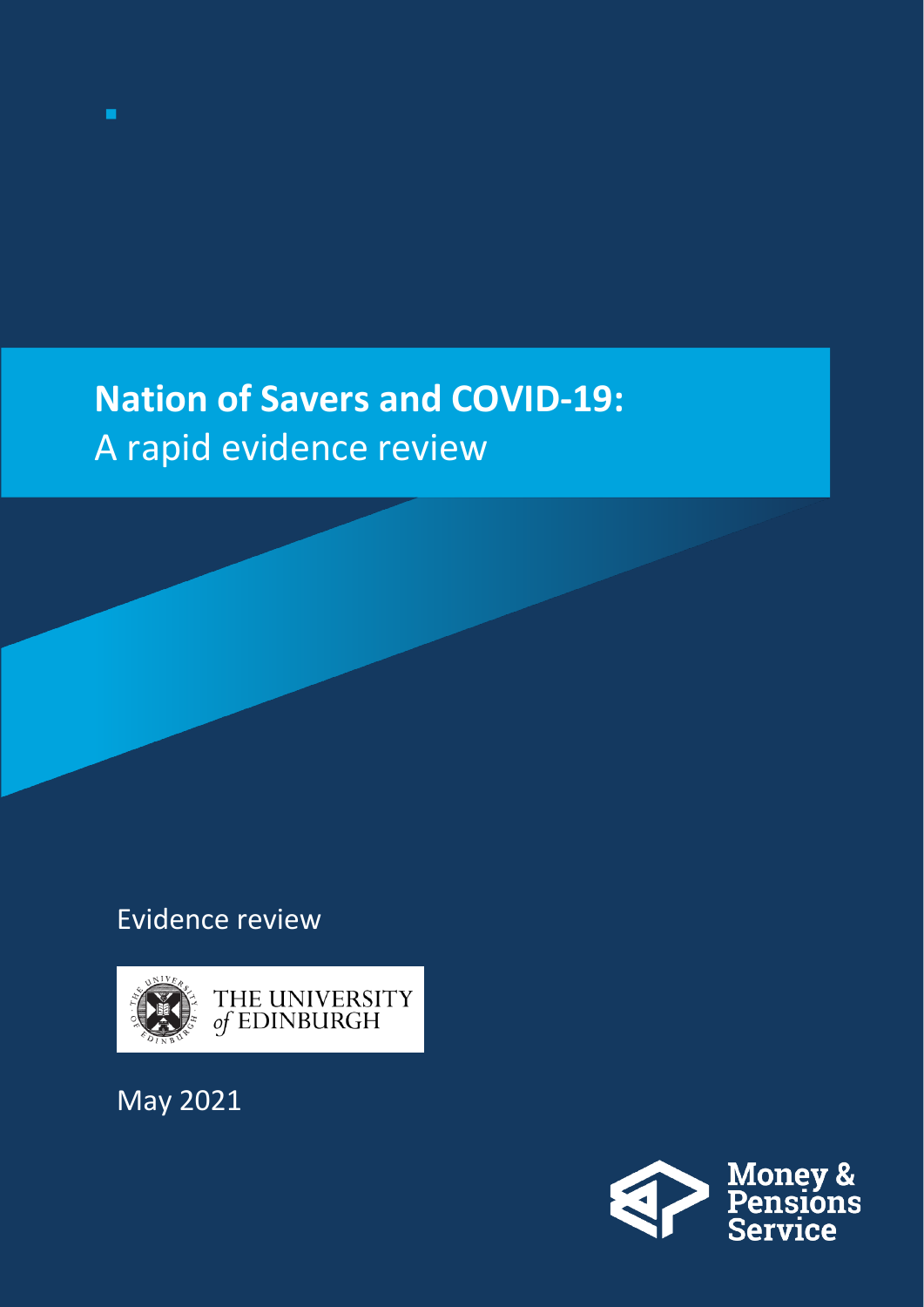### **Executive Summary**

#### **Impact on savings behaviour**

Since the start of the pandemic there has been an increase in the amount of household income being saved.

Households in the top fifth of the population are three times more likely to have increased their saving than those in the bottom fifth.

The increase in savings deposits is mainly in instant access accounts.

The impact of the pandemic has not been uniform across households, and some households are increasingly using savings to cover living costs.

Households on lower, variable incomes are more likely to have seen a reduction in take-home pay, incurred additional expenses during the lockdowns, and used savings to cover living costs. In contrast, other households have seen their ability to save increase, often due to lower expenditure.

Across all households, there are indications the crisis is affecting savings mindsets.

#### **Impacts on particular groups**

Low-income households, particularly those with children, have been more likely to report a reduction in savings balances, or to be relying on savings during the pandemic.

Some previously financially secure households, including the self-employed, are now falling into financial vulnerability.

The change in median real household income has been greatest in household income quintile two rather than in the bottom quintile. This is because those most dependent on benefits prior to the pandemic will have benefited from stable benefits or from the uplift in Universal Credit<sup>1</sup>.

Those with disabilities and mental health problems report a rise in financial worries and reduced ability to save.

Ethnic minorities are more likely to report that the pandemic has "negatively affected their savings".

Younger cohorts are expressing a greater willingness to save, but the challenge will be to translate these intentions into positive savings behaviour.

#### **Impact on the Agenda for Change**

More households with disposable income are saving and building up a financial buffer.

There is potential to build on the savings habits developed in the past year, especially amongst younger cohorts.

But as the pandemic has progressed, the number of consumers with low financial resilience has increased to over 14 million. Without a sustained recovery in the economy, and particularly in employment, previously resilient households will find it difficult to restore depleted savings.

The longer the lockdowns last, the greater the risk that targets will not be met for the most financially vulnerable.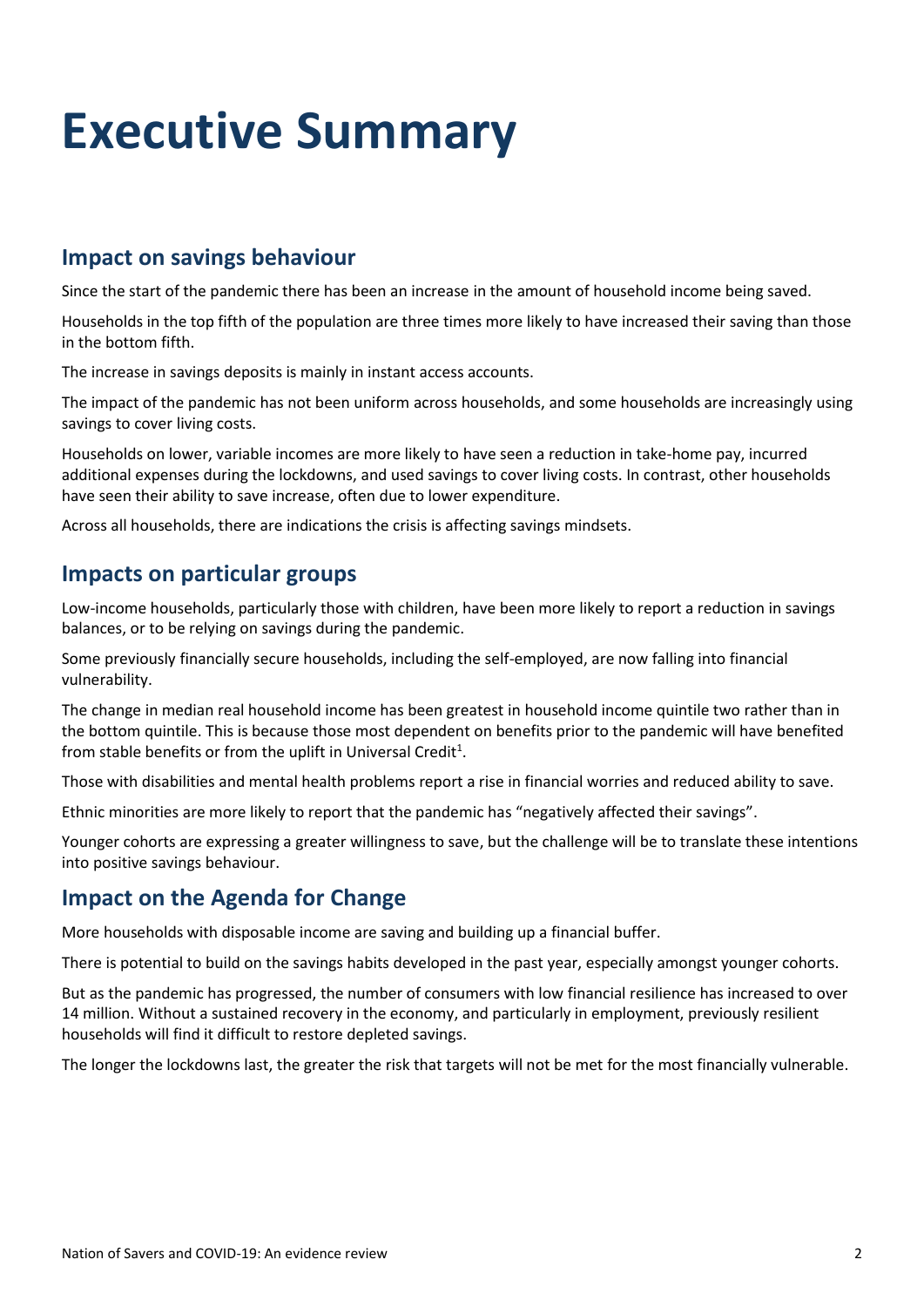## **Introduction**

#### **About this report**

This review was written by Dr Lynne Robertson-Rose, Yujia Chen and Dr Raffaella Calabrese of the University of Edinburgh.

This briefing provides a summary of external evidence (published from 1 July 2020 –31 March 2021) on the economic impacts of COVID-19 and how these may affect savings behaviour in the UK.

#### **Background**

Prior to the COVID pandemic, two-thirds of households in the UK had at least some savings. However, only around half of households were actively saving (saving or investing regularly)<sup>2</sup>. One in three households had no savings and a further one in ten households had less than £1,500 saved<sup>3</sup>. Amongst those identified by MaPS as Squeezed and Struggling their research showed that 14% had no savings at all, and 31% had savings under £500<sup>4</sup>. Only 57% (14.7 million) of these two groups more at risk of financial vulnerability saved regularly.

To address this problem, in early 2020, MaPS identified Nations of Savers as one of the five Agendas for Change in its UK Strategy for Financial Wellbeing 2020-2030<sup>5</sup>. The ambitious goal of the Nations of Savers is to increase the number of the working-age

Squeezed and Struggling who are saving regularly by two million to 16.7 million people. The aim is that eventually people will get the savings habit, build cash reserves to help with short-term emergencies, and have a clearer future focus in their financial lives. The focus of the national goal is on building a savings habit, rather than building a savings reserve of a certain amount, to recognise that people are starting from different levels of income and outgoings.

#### **Research approach**

We directed the search to primary and secondary research from government and organisations known to publish research on savings. We also received expert recommendation from academic colleagues researching the impact of COVID-19. We considered a wider range of evidence than in traditional literature reviews, recognising evidence from a range of sources, including organisational sources, practitioners and stakeholders. In this, we included grey literature from financial companies and the financial press.

#### **Acknowledgements**

We would like to thank Helen Pitman and Nick Watkins for their invaluable insights and assistance on this review.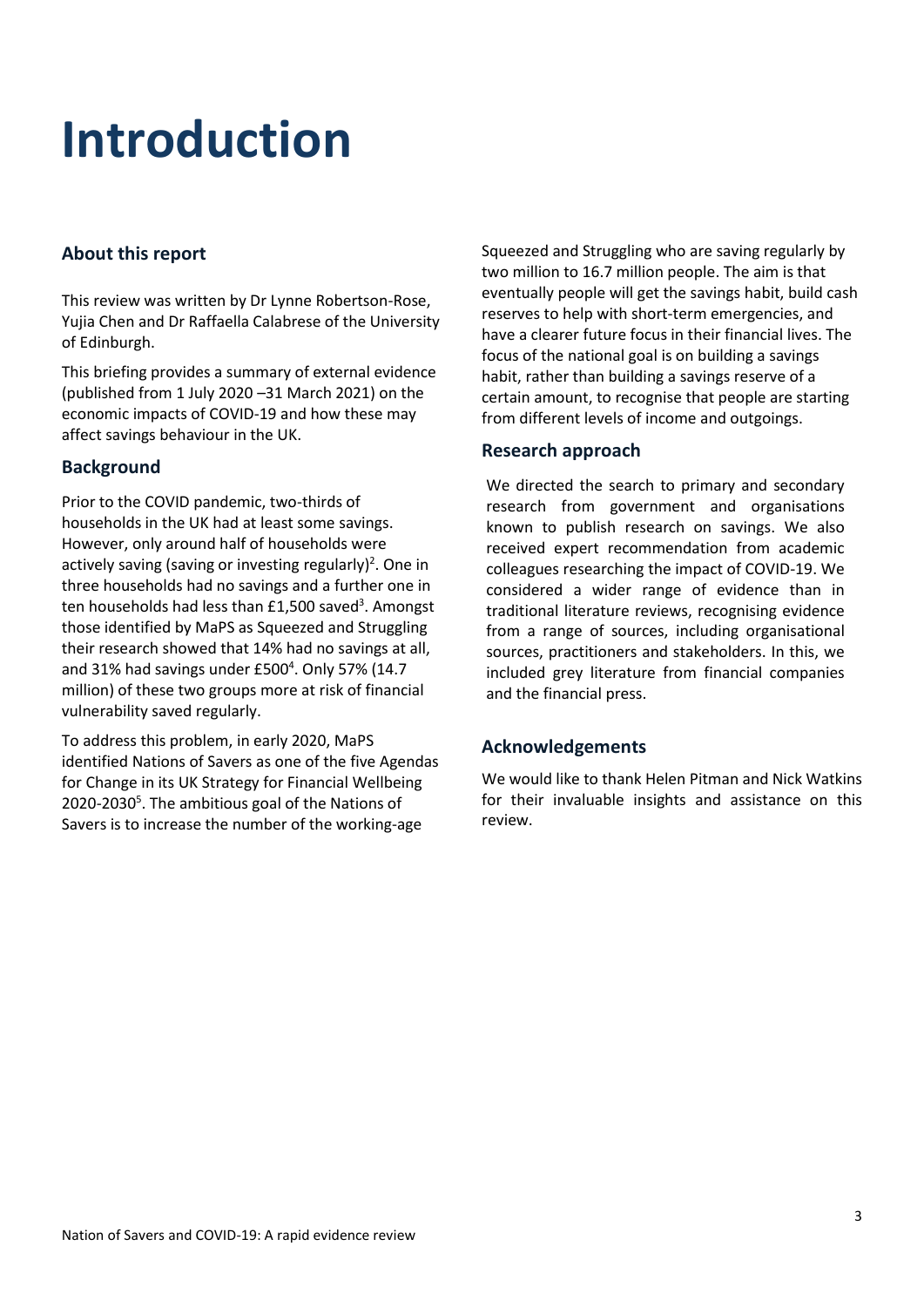### **The wider context**

#### **For some households there has been a substantial rise in the amount that they are saving.**

Since the start of the COVID-19 pandemic, there has been a substantial rise in household savings<sup>6</sup>. By the end of August 2020, 28% of households had increased savings since the beginning of the pandemic<sup>7</sup>. This is primarily a consequence of reduced spending. As the pandemic situation improved in summer, the increase in flows into deposit accounts slowed. Household deposits rose again in the autumn, as lockdown restrictions increased, and were at similar levels to the spring. This increase in saving is despite a sharp increase in unemployment to 5% by the end of February 2021. Unemployment is 1.1% higher than a year earlier<sup>8</sup>.

The saving ratio (the amount of money households have available to save as a percentage of their disposable income) was 25.9% in the second quarter of 2020. The rate fell to just over 14% in Q3 and then rose to over 16% in Q4. This is considerably higher than the 7.7% in Q4 2019<sup>9</sup>. Qualitative research also suggests that people are taking a more cautious approach to money and many are saving as much as possible<sup>10</sup>.

Nearly half of adults (48%) have not been affected financially by COVID-19, and 14% have actually seen an improvement in their financial situation $^{11}$ . But these aggregate statistics mask substantial variation between households. According to Bank of England data, saving has been concentrated among those on higher incomes. During the pandemic 42% of highincome employed households have increased savings<sup>12</sup>. Households in the top fifth of the population are three times more likely to have increased their saving than those in the bottom fifth $^{13}$ .

#### **But as the pandemic continues, increasing numbers are depleting their savings.**

The Financial Conduct Authority (FCA) found that the number of consumers with low financial resilience – meaning over-indebtedness or with low levels of savings or low or erratic earnings – has grown. Over the course of 2020, the number of UK adults with low financial resilience increased from 10.7 million to 14.2 million $14$ .

As the pandemic progressed, increasing numbers reported that they would "not be able to save for the year ahead". At the end of March 2020, 31.6% of adults said they would be unable to save, increasing to 38.4% in mid-December 2020 $^{15}$ .

The Bank of England reported that 20% of households had depleted their savings<sup>16</sup>. For the most part, this is because of lower income. More than eight-in-ten households saw income fall in the early months of the pandemic<sup>17</sup>. By May, median after-tax household earnings were 9% lower and median household income (including benefits) was 8% lower than was predicted a year earlier. This is equivalent to an income loss of around £160 a month<sup>18</sup>. Lower-paid workers are more likely than those on higher pay to have been furloughed or lost their jobs $^{19}$ .

#### **Chart 1. Changes in savings by household type20**



Chart A: Higher-income households and retirees are more likely to have increased their savings during Covid

Sources: 2020 H2 NMG Household Survey and Bank calculations

Notes: High-income employed households are households where the main earner is either employed or self-employed and the household income is in the top quintile, middle-income employed households are households where the main earner is either employed or self-employed and the household income is in the third or fourth quintile, and low-income employed households are households where the main earner is either employed or self-employed and the scome is in one of the bottom two quintiles. Retirees are households where the main ea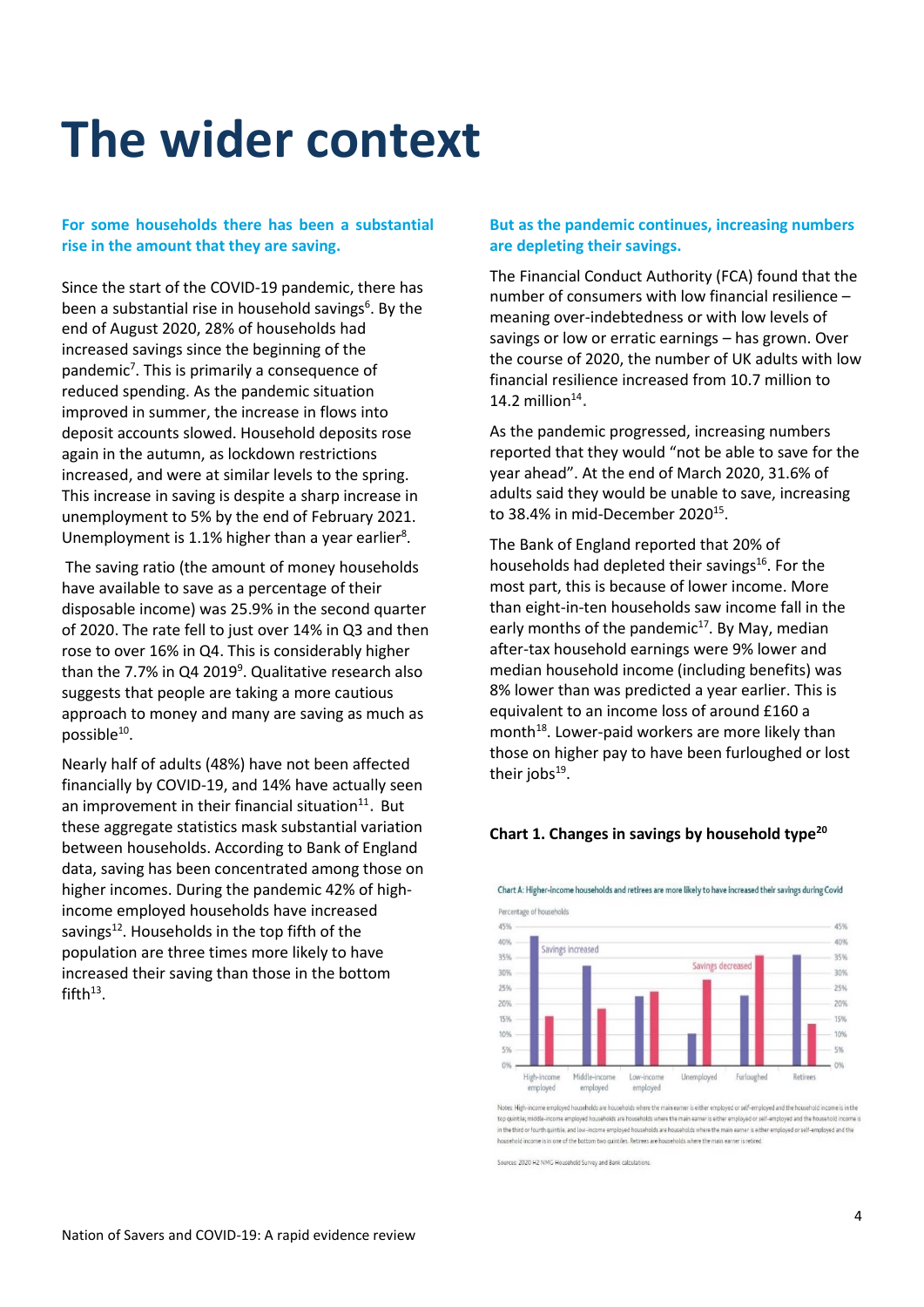Amongst some groups there has been an increase in running down savings to fund day-to-day living expenses. The low paid and the self-employed have been especially reliant on savings during the pandemic<sup>2122</sup>.

The Resolution Foundation identified that those with the most meagre savings have been forced to draw down on savings in recent months<sup>23</sup>. Fifty percent of those with savings under £1000 have used savings for everyday spending. Forty-one percent of those with savings between £1000 and £6000 have drawn on savings.

#### **Chart 2. Proportion of working-age adults using savings for everyday spending by level of savings<sup>24</sup>**



SOURCE: RF analysis of YouGov, UK Adults Age 18 to 65 and The Coronavirus (Covid-19) - September wave

**Types of savings**

#### **There has been an increase in deposits into instant access accounts**

UK Finance reports that the increase in savings is mainly deposited in instant access accounts <sup>25</sup>. Although total personal deposits grew by 3.8% in Q4, households have prioritised ease of access to savings. Deposits into fixed term or notice accounts actually fell by 1.3% in the fourth quarter of 2020. This saving into immediate access accounts is seen as precautionary savings to reflect increased uncertainty about future finances and employment prospects<sup>26</sup>.

This chart of Household Liquid Assets produced by the Bank of England illustrates the magnitude of the change in deposits from previous years.





National Savings and Investments (NS&I) accounts are identified separately from household deposits but can act as a substitute for them. NS&I accounts (which include premium bonds) were weak in the November and December<sup>28</sup> but these outflows probably represent funds being switched into another deposit accounts driven by interest rate cuts.

Liquid assets are easier to release for consumption, and one would expect to see some savings built up in instant access accounts being spent as the economy improves. The Centre for Economics and Business Research (CEBR) expects spending in 2021 to be boosted by accumulated savings because of the high propensity to consume in the UK<sup>29</sup>. However, the Bank of England suggests that the majority of households do not expect to increase spending to pre-pandemic levels once restrictions are lifted.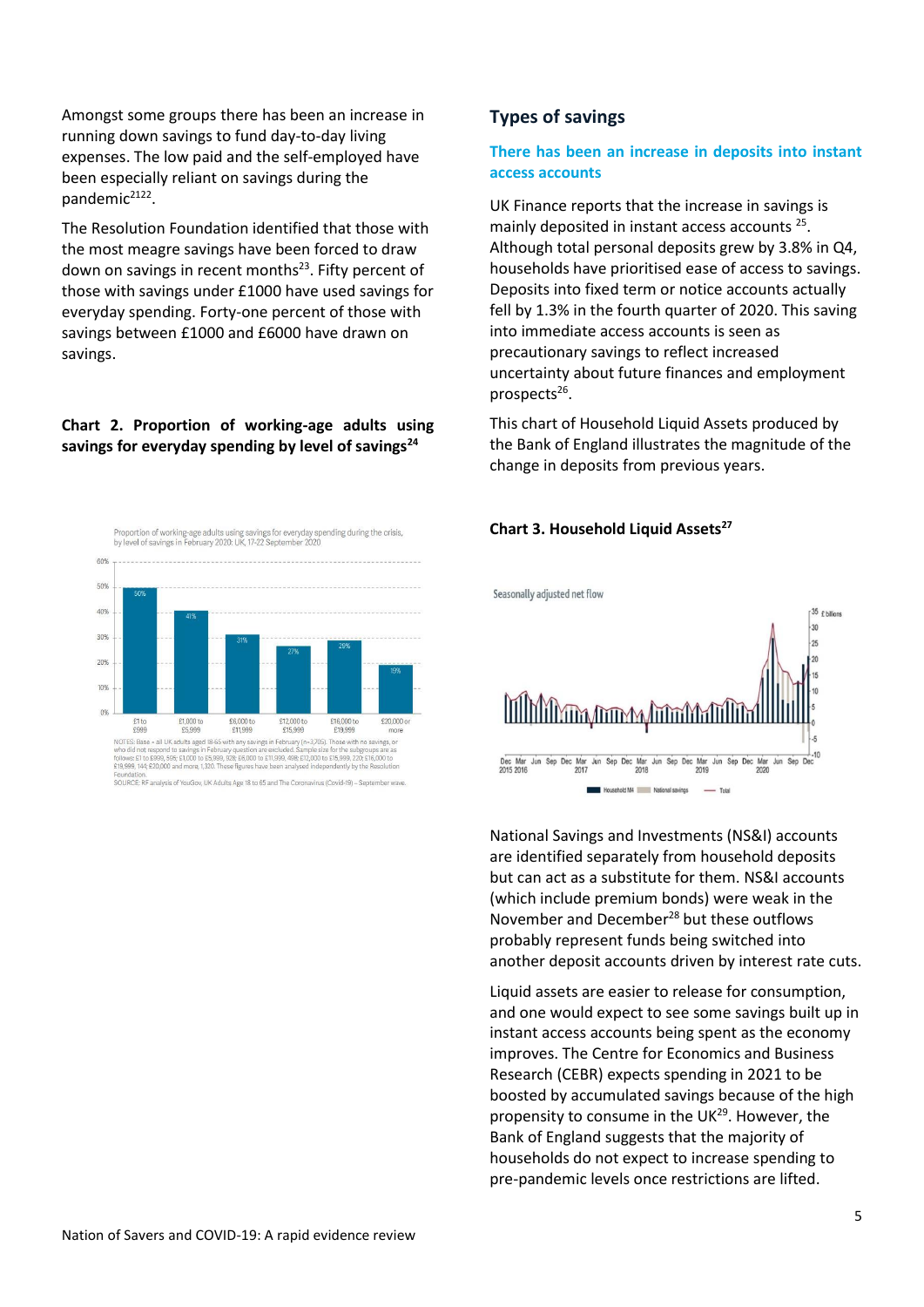They project that around 5% of the additional aggregate savings accumulated during lockdowns will be spent<sup>30</sup>. This is because most of these savings are held by higher-income households who tend to spend a smaller fraction of their income, both on average and in response to a positive shock to their finances<sup>31</sup>.

#### **Help to Save continues to show growth**

In the six months to January 2021, 42,050 Help to Save accounts were opened, and more than 264,000 individuals in total had opened an account. The average deposit per person per month increased slightly to £48, with the maximum deposit per month being  $£50<sup>32</sup>$ .

#### **Interest rates**

The official bank rate was lowered from 0.75 to 0.1 in March 2020. Interest rates for savers continue to be low. A fall in interest rates normally has a modest impact on saving, since it encourages the depositor to bring forward spending rather than to save<sup>33</sup>.

Many of the structural factors that have reduced interest rates are likely to persist. In 2020, the Monetary Policy Committee (MPC) began engagement with financial firms regarding the feasibility of negative interest rates. Negative rates are likely to prove inflationary, which will also have consequences for savers and those on fixed incomes<sup>34.</sup>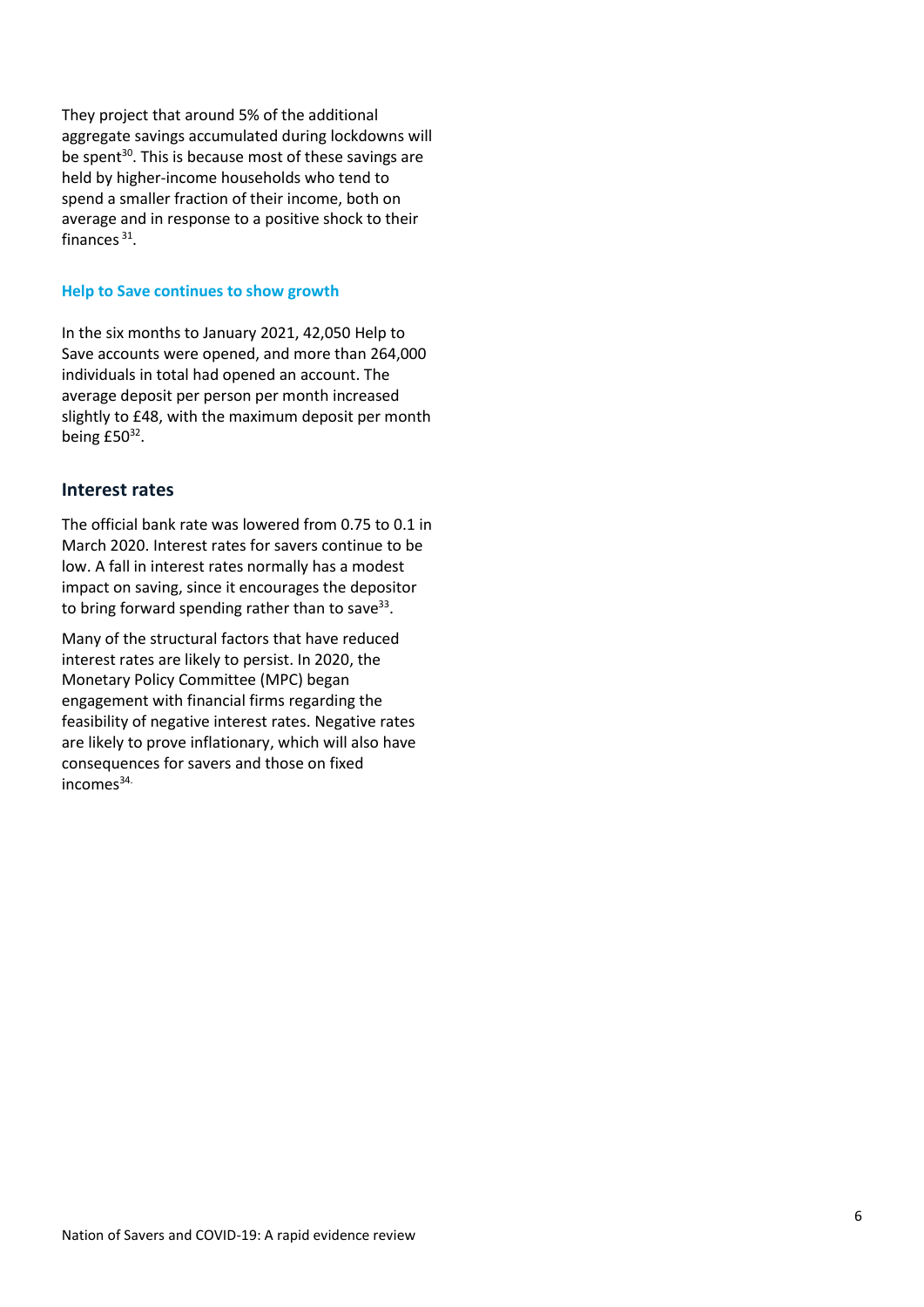# **The deep dive: Impact on specific groups**

#### **High-income households**

#### **High-income households are saving more.**

- The Institute of Fiscal studies reported that compared with low-income households, highincome households have saved more during the pandemic, with falling spending outweighing income falls<sup>35</sup>.
- Data from the Bank of England identified the income of households with increased savings was 45% higher on average than those with decreased savings, and their deposits were over three times higher <sup>36</sup>.

#### **Low-income households**

#### **Some households' finances have improved.**

Some financially vulnerable households have been able to restore their balance sheets during the pandemic, but others have seen emergency buffers reduced.

■ Lloyds Bank reported that by August 2020, almost a fifth of UK adults thought they could survive on their savings for a year if their income was taken away. This was up from 17% in March<sup>37</sup>. People with just a month's worth of survival savings fell to 15%, down from 20%.

#### **But the position of many households has worsened over time.**

- ◼ A study by the IFS showed that low-income households have been more likely to report a reduction in savings balances because of COVID-19 38.
- The Resolution Foundation found that households with lower levels of savings tended to use their savings for everyday spending to get through the pandemic<sup>39</sup>.
- The Resolution Foundation also notes some lowincome households are relying more on savings than prior to the pandemic due to increased spending<sup>40</sup>.
- The Institute of Fiscal Studies identified an inflationary spike, because of the lockdown, in the cost of certain items (most obviously food) $41$ . Domestic energy consumption has increased and the lockdowns have restricted access to the cheapest products.
- Between March 2020 and September 2020, Turn2Us detected a sharp and unprecedented rise in the number of people running out of money before they are paid again $42$ . More than eight million in employment are now frequently running out of money each week or month.
- The ONS reported that adults who have a personal income between £10,000 and £20,000 saw the largest rise in the number of those who could not pay an unexpected expense<sup>43</sup>. At the end of July, 41.5% of people in this income group could not afford an unexpected expense, up from 31.3% at the beginning of July. By the end of July, they were as likely to not be able to afford such an expense as those in the lowest income group (those with income below £10,000).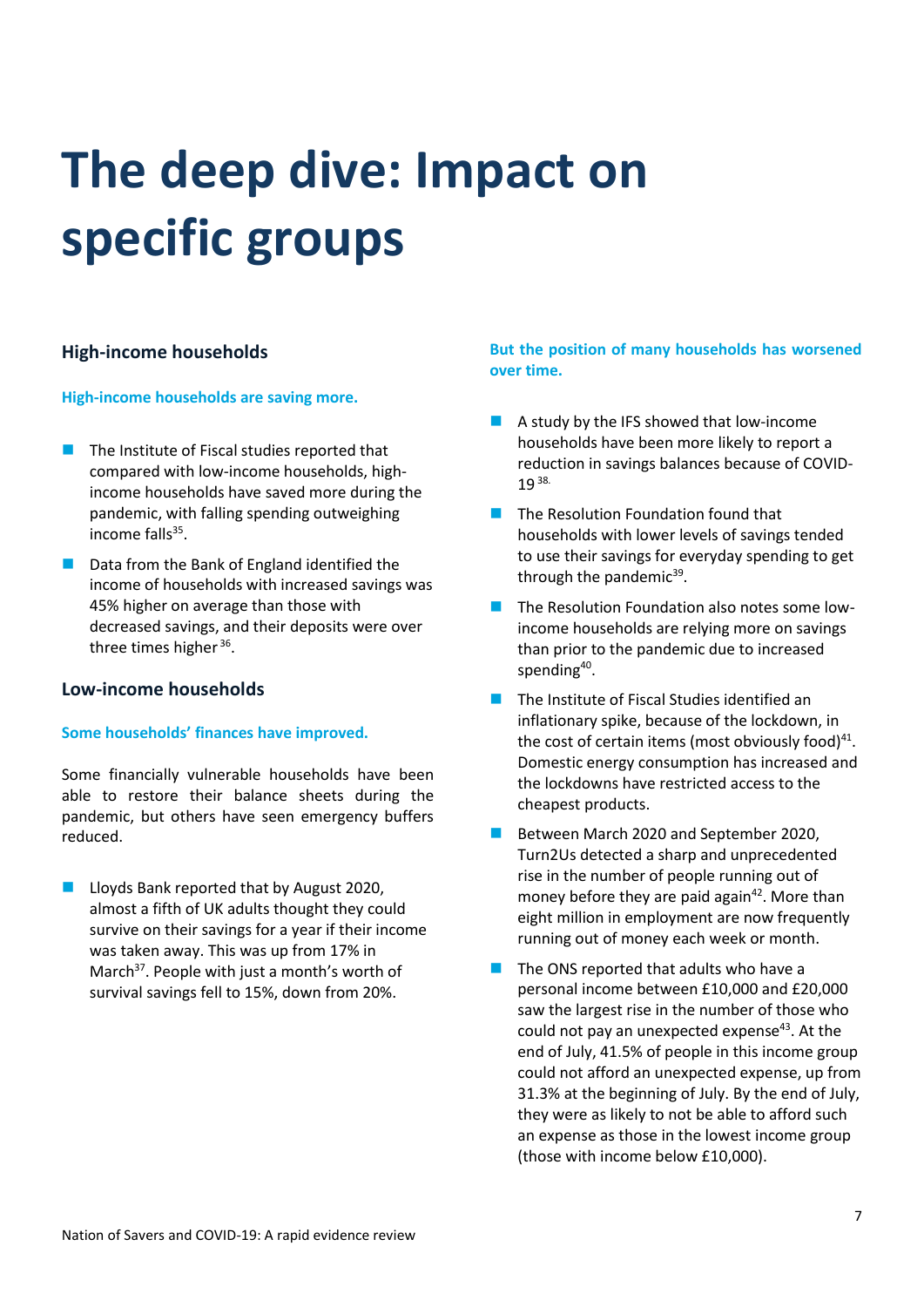#### **Delays in benefit receipts for new claimants are putting pressure on household savings buffers.**

- $\blacksquare$  The IFS pointed out that on average, new claimants of Universal Credit (UC) saw a fall in net income of about 40% during the crisis (even including UC itself)<sup>44</sup>. Recipients often wait for one or two months before receiving UC and hence rely on savings to meet expenditure.
- The IFS also found that the change in median real household income has been greatest in household income quintile two rather than in the bottom quintile<sup>45</sup>. This is because those most dependent on benefits prior to the pandemic will have benefited from stable benefits or from the uplift in Universal Credit.

#### **Occupational differences.**

#### **Atypical workers are most at financial risk because of insufficient Government support.**

Those on temporary contracts or variable hours are more likely to have lost their jobs $46$  and self-employed people were more likely to report reduced hours and income compared with the employee population $47$ . This situation has worsened during the second lockdown<sup>48</sup>.

- Standard Life Foundation (SLF) identified that as many as 3.8 million have reduced earnings but are neither furloughed nor receiving support from the Self-Employment Income Support Scheme. In this category are many gig economy workers and the self-employed<sup>49</sup>.
- Those excluded from Government support are disproportionately middle-aged mortgagors with families and a previous income of around £36,000<sup>50</sup>.
- $\blacksquare$  Around a half of those surveyed by SLF, with income loss but excluded from Government financial support, have used their savings to make ends meet. The excluded are also more likely to be unable to meet a large, unexpected expense, or have no savings than the general population<sup>51</sup>.

#### **Many self-employed are now running down savings.**

- Nest Insight conducted a survey of the selfemployed in September 2020 and found that one in five self-employed people had decreased the amount they are saving<sup>52</sup>. They found that by December, only 28% of the self-employed were able to save for the year ahead. This contrasts with 49.3% of employees.
- The Centre for Economic Performance (CEP) found that the newly self-employed are more than twice as likely to report having trouble with basic expenses when compared to other selfemployed workers (5% vs 23%). This is because newly self-employed workers are less likely to have a financial cushion, and the lack of government support is only exacerbating their vulnerability<sup>53</sup>.

#### **Most key workers have been able to save during the pandemic.**

■ A survey from RSA found that 78% of key workers were able to save the same amount (36%) or more (42%) because of lockdown<sup>54</sup>.

However, some categories of key workers have been harder hit by the pandemic, 22% of supermarket workers "have had to access their savings", followed by 20% of transport utilities and communications workers and 18% of school and nursery staff. Supermarket workers (27%) and social care workers (22%) also said they would find it difficult to pay an unexpected bill of £100 $55$ .

The RSA notes that across a range of measures, key workers in London appear to be the most financially precarious.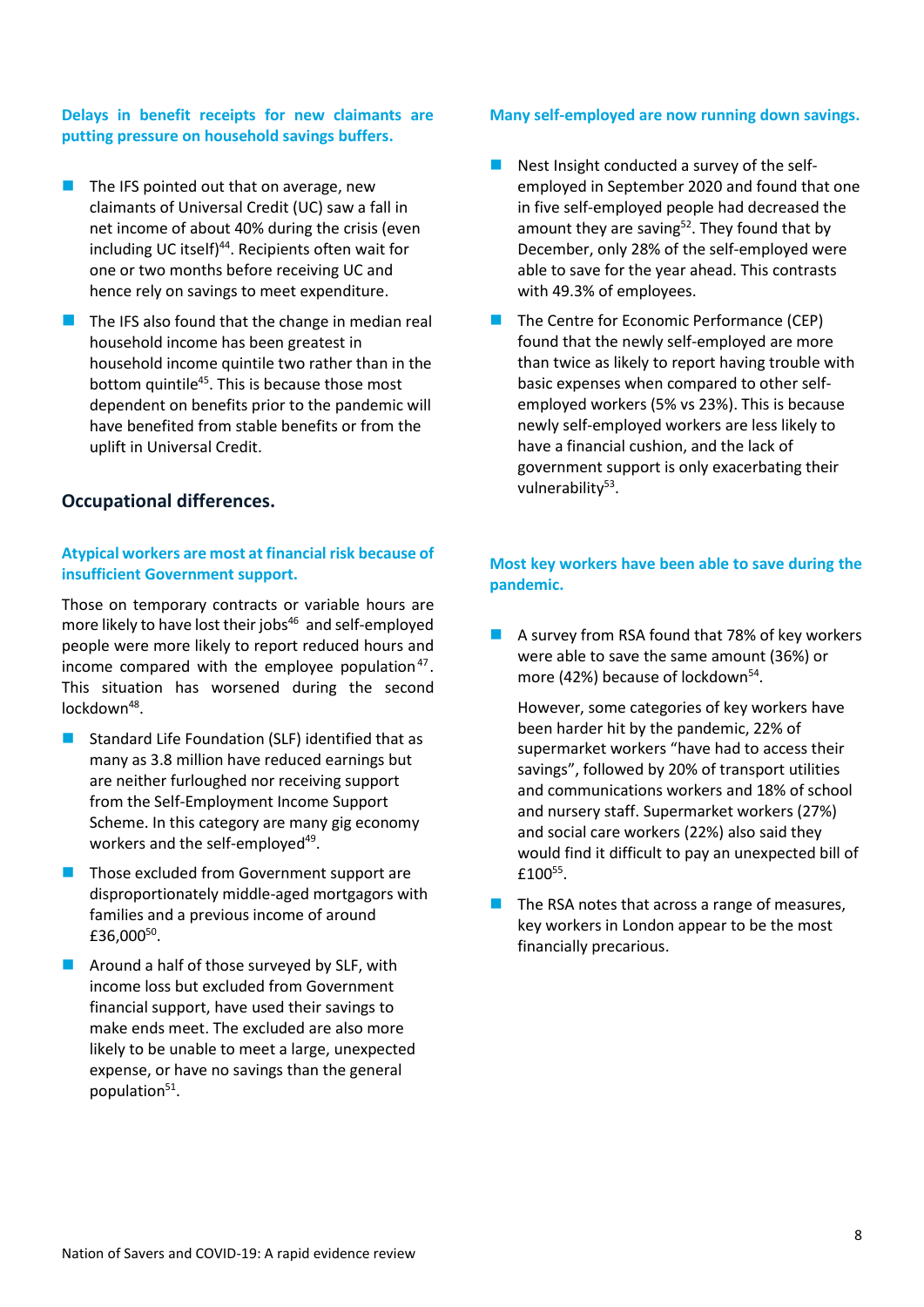#### **Graph. 5 Percentage of key workers who would struggle to pay an unexpected bill of £100, by role<sup>56</sup>**



#### **Impact on parents**

#### **Parents are less able to save for the year ahead.**

The impact of the pandemic has fallen disproportionately on parents<sup>57 58</sup>, and particularly on women $^{59}$ . The major reasons for this are redundancy $^{60}$ and reduction in income<sup>61</sup>. These problems have been exacerbated by school closures, especially for those on the lowest incomes <sup>62 63</sup>.

- The Office of National Statistics (ONS) showed that parents are less economically prepared for the future than prior to the pandemic. At the end of July, 44% of parents reported thinking that they would be unable to "save any money in the next twelve months", up from 33.1% at the beginning of July<sup>64</sup>.
- The Resolution Foundation reported that families with children from the lowest income group were twice as likely to report an increase in spending (36%) than a decrease (18%) and hence a reduction in ability to save<sup>65</sup>.

#### **But women who have been able to save are keen to maintain positive spending habits.**

Virgin Money research with Britain Thinks suggests women are more likely to want to maintain (positive) new spending habits acquired during the lockdowns, 46% compared to 40% of  $men<sup>66</sup>$ .

#### **Impact on younger cohorts**

#### **Younger people are changing their attitudes to saving.**

The pandemic has had a disproportionate impact on the financial resilience of young people<sup>67</sup>. Young people were less likely to have savings to endure a shock to their income<sup>68</sup> and most likely to work in the sectors that were most heavily affected by COVID-19 restrictions.

 $\blacksquare$  The ONS reported that at the beginning of the pandemic, 57.5% of the under 30 age group were able to save for the year ahead. This had fallen to 45.5% by December 69 .

However, attitudes to money have changed.

- ◼ Research from Barclays found that 83% of Millennials admitted that the current situation has changed their behaviour towards finances, compared to a third (33%) of people aged over 60<sup>70</sup> , 37% of Millennials are committed to putting more money into a savings pot, 35% committed to paying closer attention to their finances and 12% plan to reduce the amount they spend.
- Virgin Money found that two out of three 18-25year-olds are saving as much as possible at the moment compared to one in three for those over  $55<sup>71</sup>$ . Two-thirds state that they are going to be more cautious with their money in the future, compared to one in three of those age 55+. The suggestion from the research is that younger people are experiencing a changing relationship with money and may end up becoming the biggest savers.
- ◼ Hargreaves suggests younger cohorts are showing an increased appetite for investment and are prioritising financial resilience and saving<sup>72</sup>.
- ◼ Research from Aviva found that more than 36% of those surveyed plan to maintain new savings habits by reducing future spending<sup>73</sup>.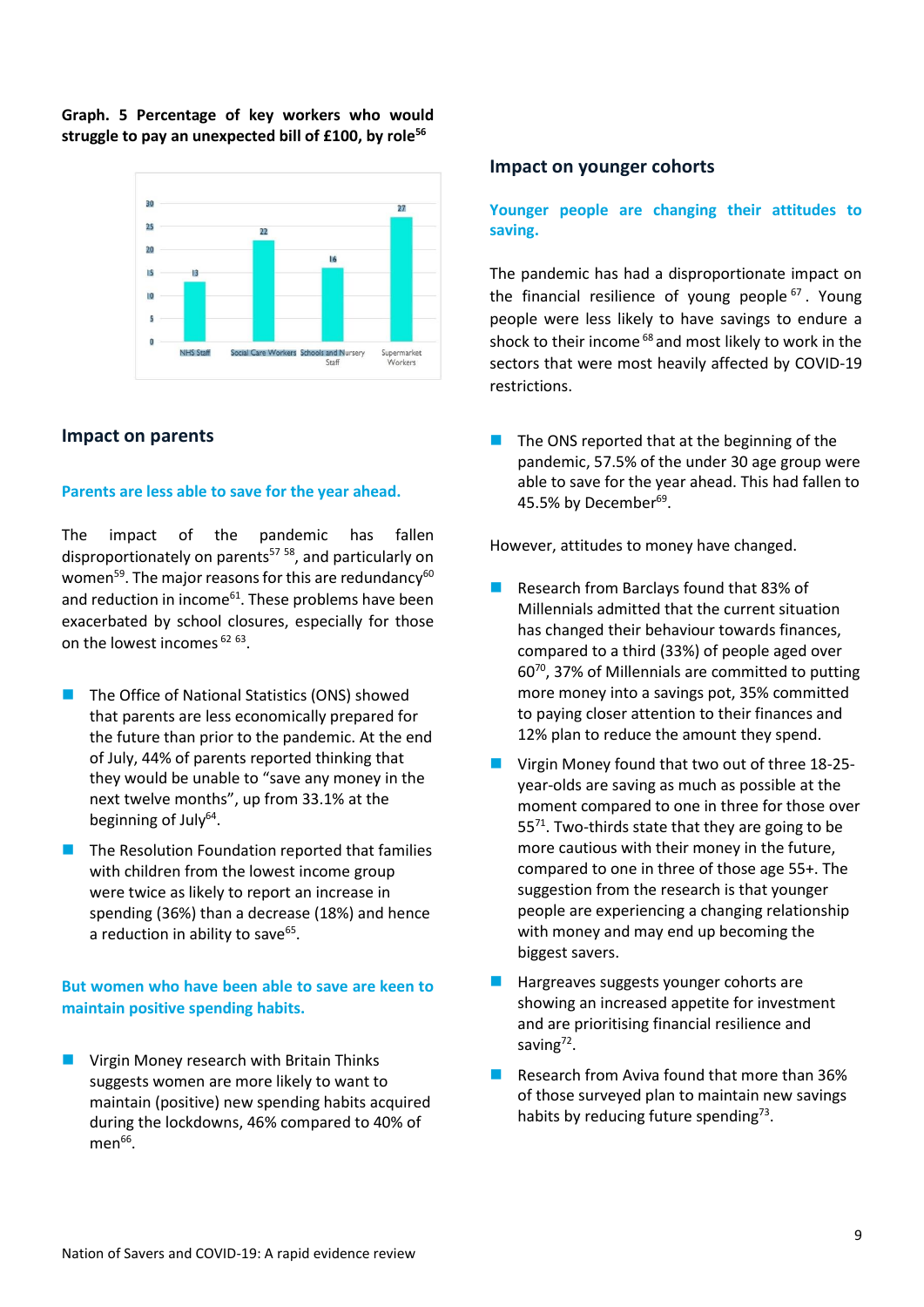#### **Impact on renters**

#### **Renters are saving less than homeowners.**

Renters (many of whom are younger) were also less likely to be able to afford an unexpected expense.

- The ONS reported that 63.2% could not afford an unexpected expense at the end of July, compared with 10.6% of homeowners and 25.8% of those who have a mortgage<sup>74</sup>.
- In part, this could be explained by differences in the ability to work from home; at the end of July, a significantly higher percentage of renters said they are unable to work from home (46.7%) when compared with homeowners (26.2%) and those with a mortgage (28.6)<sup>75</sup>.

#### **Impact on ethnic minority communities**

#### **Ethnic minorities suffering from less income and fewer savings.**

- ◼ A Survey by YouGov found that 36% of people from BAME groups lost some or all of their income because of the pandemic, compared to 28% of White people  $76$ . Ipsos MORI also noted a similar situation for people from ethnic minority backgrounds<sup>77</sup>.
- YouGov also identified that people from BAME groups were more likely to report that the pandemic had "negatively affected their savings"  $(40\%$  versus 32% of White people)<sup>78</sup>.

#### **Impact on those with disabilities and mental health problems**

#### **People with disabilities have less confidence in their ability to save.**

■ Indicators from the latest ONS Opinions and Lifestyle Survey (conducted in December 2020) showed that half of disabled people surveyed do not think "they will be able to save any money in the next twelve months" 79.

This inability to save is linked to increased unemployment<sup>80</sup>.

- Disabled people also reported more frequently than non-disabled people that the pandemic is affecting their mental health and that they are feeling lonely<sup>81</sup>.
- This matters because data from the ONS showed that people who "often or always felt lonely" during the pandemic were less likely to save (17%), compared to 45% of those reporting "hardly ever" and 46% of those reporting "never felt lonely" <sup>82</sup>.

#### **Impact on Agenda for Change**

#### **Progress is being made with research into workplace savings schemes.**

With financial wellbeing rising up the corporate agenda, particularly during the coronavirus crisis, employers are increasingly realising the need to help their employees build up a level of financial resilience, in the form of a more easily accessible savings buffer to protect themselves in the event of unexpected circumstances.

Many employers already offer a workplace savings initiative whereby the money can be taken straight from pay, much like a pensions scheme. As a result of the circumstances brought about by the 2020 pandemic, these schemes are becoming increasingly popular, with 92% of employers who don't already offer one now saying that they are now considering setting up such a scheme in addition to a pension<sup>83</sup>. 72% of employees want their employers to offer a workplace savings scheme.

Whilst more research is needed to understand the full impact of payroll savings schemes on employees' financial wellbeing, there is promising early evidence on their impact and appeal. A recent study, funded by MaPs, from the Financial Inclusion Centre observed that being a member of payroll savings scheme, and having a savings cushion, mitigates the effects of financial shocks (such as COVID) on those on lower incomes<sup>84</sup>.

The study concluded that membership of a payroll savings scheme is associated with positive savings, behaviour and positive attitudes to regular and persistent savings, especially amongst workers in the Money and Pensions Service's Squeezed and Struggling population segments.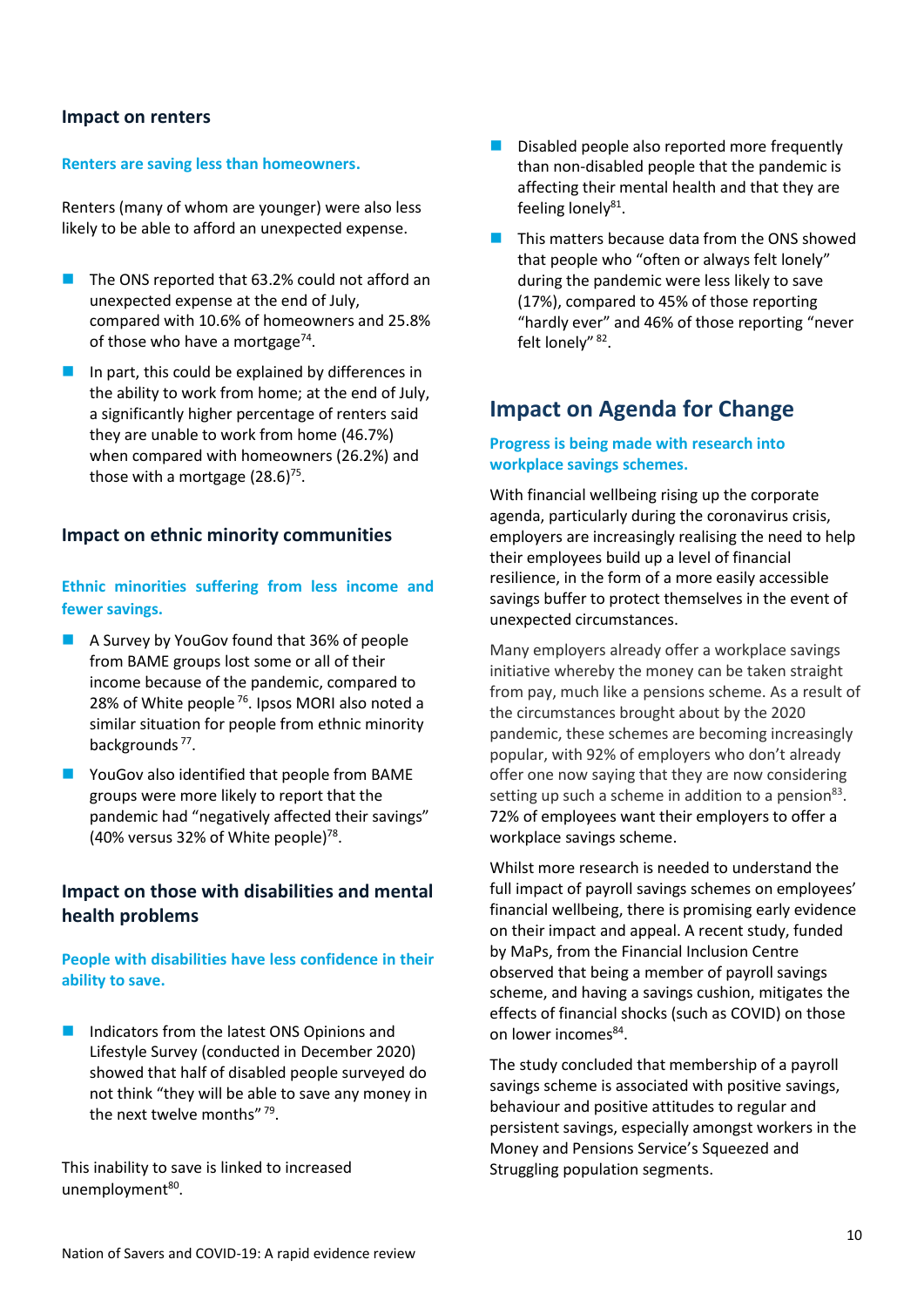### **Conclusion**

**MaPS set out several changes that they would like to see as part of the UK strategy for Financial Wellbeing.**

**The strategy wants to see more working aged struggling and squeezed people saving every or most months.**

There has been an increase in the number of savers during the pandemic. Although saving has been greatest amongst those on higher incomes, some households on lower income have benefitted.

The conclusion that we draw is that some of those who previously had little precautionary savings may well be in a stronger position financially. The crucial question is, will these savings behaviours persist after the pandemic?

From a behavioural perspective, the lockdown may have helped some household develop a regular savings habit. And six out of ten adults agree that they are going to maintain a financial buffer for emergencies in the future<sup>85</sup>. We also know "from long experience that when uncertainty about people's future incomes goes up, saving rates tend to rise as well $^{86}$ ."

The most dramatic changes in attitude have been with the younger generations, where there is increased intention to save.

But a note of caution, spending increased sharply after the spring 2020 lockdown, and it is expected that spending will recover to some extent in 2021 $^{87}$ .

#### **The strategy hopes to see cultural change.**

MaPS' aim is to change the national conversation, so that saving is seen as valuable and attractive.

Ongoing qualitative research by Britain Thinks suggests that the crisis will lead people to taking a different, more prudent approach with their personal finances in the future<sup>88</sup>. Participants noted a change in mindset in response to the crisis, reporting they would engage in more prudent, risk-averse financial behaviour in the future than they have done in the past.

As Virgin Money notes, "the unique nature of a national lockdown – personal uncertainty, time at home and dramatic economic changes – have resulted in a large sense of caution and a changed relationship to money as people were given the opportunity to reflect on their finances"  $^{89}$ .

#### **The strategy wants to see changes to the websites, apps, and other systems that people use daily.**

There has been a rapid increase in the use of online financial tools. Increased familiarity with websites and apps and increased digital innovation<sup>90</sup> should provide lower earners with opportunities to save more regularly.

#### **The strategy targets those most in need.**

The UK strategy is targeted at those most in need: the 11.1 million working-age people in the financially struggling and squeezed groups. The National Goal for this group is for the number of people in the working age struggling and squeezed segments saving regularly to increase to 16.7m people by 2030.

There is considerable potential to tap into changing attitudes and reinforce recently developed savings habits.

However, some previously financially secure households, particularly those who were excluded from Government help during the pandemic, are now facing financial vulnerability. Without a sustained recovery in the economy, and in employment, these households will find it difficult to restore depleted savings. Until this happens, MaPS will be under pressure to achieve their strategy targets.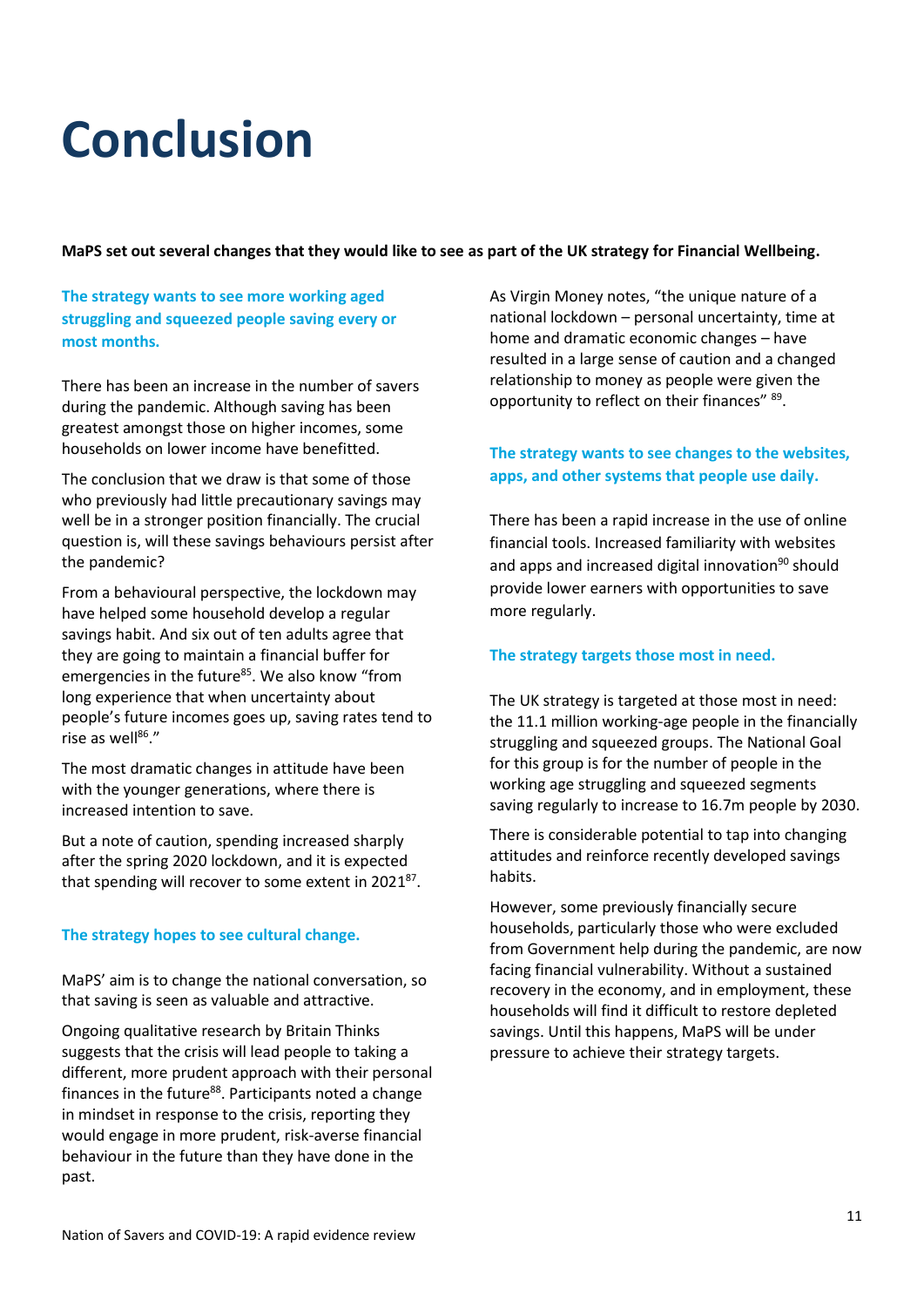<sup>3</sup> GOV.UK, Family Resources Survey: financial year [2018/19,](https://www.gov.uk/government/statistics/family-resources-survey-financial-year-201819) 26 March 2020 <sup>4</sup> Money and Pension Service, [The UK Strategy for Financial](https://moneyandpensionsservice.org.uk/wp-content/uploads/2020/01/UK-Strategy-for-Financial-Wellbeing-2020-2030-Money-and-Pensions-Service.pdf)  [Wellbeing 2020-2030,](https://moneyandpensionsservice.org.uk/wp-content/uploads/2020/01/UK-Strategy-for-Financial-Wellbeing-2020-2030-Money-and-Pensions-Service.pdf) January 2020 <sup>5</sup> Money and Pension Service, The [UK Strategy for Financial](https://moneyandpensionsservice.org.uk/wp-content/uploads/2020/01/UK-Strategy-for-Financial-Wellbeing-2020-2030-Money-and-Pensions-Service.pdf)  [Wellbeing 2020-2030,](https://moneyandpensionsservice.org.uk/wp-content/uploads/2020/01/UK-Strategy-for-Financial-Wellbeing-2020-2030-Money-and-Pensions-Service.pdf) January 2020 <sup>6</sup> Bank of England[, Money and Credit -](https://www.bankofengland.co.uk/statistics/money-and-credit/2020/december-2020) December 2020, December 2020  $<sup>7</sup>$  Bank of England, How has Covid affected household</sup> [savings?,](https://www.bankofengland.co.uk/bank-overground/2020/how-has-covid-affected-household-savings) 25 November 2020 <sup>8</sup> Office of National Statistics, **[Employment](https://www.ons.gov.uk/employmentandlabourmarket/peopleinwork/employmentandemployeetypes/bulletins/employmentintheuk/march2021) in the UK -**[Office for National Statistics \(ons.gov.uk\)](https://www.ons.gov.uk/employmentandlabourmarket/peopleinwork/employmentandemployeetypes/bulletins/employmentintheuk/march2021) 23 Mar 2021 <sup>9</sup> Office for National Statistics, Households (S.14): [Households' saving ratio \(per cent\): Current price: £m: SA -](https://www.ons.gov.uk/economy/grossdomesticproductgdp/timeseries/dgd8/ukea) [Office for National Statistics \(ons.gov.uk\)](https://www.ons.gov.uk/economy/grossdomesticproductgdp/timeseries/dgd8/ukea) 31 March 2021 , 22 December 2020 10 BritainThinks, Financial Happiness: A report by Virgin [Money and BritainThinks,](https://britainthinks.com/pdfs/Happiness_Report_Virgin_Money_BritainThinks_2020.pdf) 4 August 2020 <sup>11</sup> FCA, FCA finds the Covid-19 pandemic leaves over a [quarter of UK adults with low financial resilience | FCA](https://www.fca.org.uk/news/press-releases/fca-finds-covid-19-pandemic-leaves-over-quarter-uk-adults-low-financial-resilience) 11 Feb 2020 <sup>12</sup> Bank of England, How has Covid affected household [savings?,](https://www.bankofengland.co.uk/bank-overground/2020/how-has-covid-affected-household-savings) 25 November 2020 <sup>13</sup> Bank of England, How has Covid affected household [savings?,](https://www.bankofengland.co.uk/bank-overground/2020/how-has-covid-affected-household-savings) 25 November 2020 <sup>14</sup> FCA, FCA finds the Covid-19 pandemic leaves over a [quarter of UK adults with low financial resilience | FCA](https://www.fca.org.uk/news/press-releases/fca-finds-covid-19-pandemic-leaves-over-quarter-uk-adults-low-financial-resilience) 11 Feb 2020 <sup>15</sup> Office for National Statistics, Personal and economic [well-being in Great Britain: January 2021,](https://www.ons.gov.uk/peoplepopulationandcommunity/wellbeing/bulletins/personalandeconomicwellbeingintheuk/january2021) 21 January 2021 16 Bank of England, How has Covid affected household [savings?,](https://www.bankofengland.co.uk/bank-overground/2020/how-has-covid-affected-household-savings) 25 November 2020 <sup>17</sup> Resolution Foundation[, Caught in a \(Covid\) trap,](https://www.resolutionfoundation.org/publications/caught-in-a-covid-trap/) 15 November 2020 <sup>18</sup> IFS, [The effects of coronavirus on household finances](https://www.ifs.org.uk/uploads/BN298-FULL-The-effects-of-coronavirus-on-household-finances-and-financial-distress.pdf)  [and financial distress,](https://www.ifs.org.uk/uploads/BN298-FULL-The-effects-of-coronavirus-on-household-finances-and-financial-distress.pdf) June 2020 19ONS [Personal and economic well-being in Great Britain -](https://www.ons.gov.uk/peoplepopulationandcommunity/wellbeing/bulletins/personalandeconomicwellbeingintheuk/january2021) [Office for National Statistics \(ons.gov.uk\)](https://www.ons.gov.uk/peoplepopulationandcommunity/wellbeing/bulletins/personalandeconomicwellbeingintheuk/january2021) 21 Jan 2021 <sup>20</sup> Bank of England, How has COVID affected household [savings,](https://www.bankofengland.co.uk/bank-overground/2020/how-has-covid-affected-household-savings) 25 Nov 2020.  $\overline{21}$  Resolution Foundation[, Caught in a \(Covid\) trap,](https://www.resolutionfoundation.org/publications/caught-in-a-covid-trap/) 15 November 2020 <sup>22</sup> Standard Life Foundation Who are the excluded? [\(aberdeenstandard.com\)](https://www.aberdeenstandard.com/docs?documentId=GB-180221-142931-1) March 2021 <sup>23</sup> Resolution Foundation[, Caught in a \(Covid\) trap,](https://www.resolutionfoundation.org/publications/caught-in-a-covid-trap/) 15 November 2020

<sup>1</sup> IFS Covid-19: household finances and policy responses

<sup>2</sup> Money Advice Service, [Savings evidence review,](https://www.bristol.ac.uk/media-library/sites/geography/pfrc/pfrc1706-savings-evidence-review.pdf) July

[\(ifs.org.uk\)](https://www.ifs.org.uk/uploads/Presentations/Covid-19-household-finances-and-policy-responses.pdf) 17 Dec 2020

2017

 $24$  Resolution Foundation[, Caught in a \(Covid\) trap,](https://www.resolutionfoundation.org/app/uploads/2020/11/Caught-in-a-Covid-trap.pdf) 15 November 2020

<sup>25</sup> UK Finance[, Household Finance Review,](https://www.ukfinance.org.uk/data-and-research/data/household-finance/household-finance-review) 4 March 2021

<sup>26</sup> UK Finance[, Household Finance Review,](https://www.ukfinance.org.uk/data-and-research/data/household-finance/household-finance-review) 4 March 2021

<sup>27</sup> Bank of England[, Money and Credit,](https://www.bankofengland.co.uk/statistics/money-and-credit/2020/december-2020) December 2020

<sup>28</sup> Bank of England[, Money and Credit -](https://www.bankofengland.co.uk/statistics/money-and-credit/2020/december-2020) December 2020, December 2020

<sup>29</sup> CEBR, The world economy recovering at its fastest rate since 1976; the UK [since 1941. Tourism, hospitality, tech](https://cebr.com/reports/the-world-economy-recovering-at-its-fastest-rate-since-1976-the-uk-since-1941-tourism-hospitality-tech-and-pharma-to-come-roaring-back-in-the-second-half-of-the-year-but-watch-out-for-inflation/)  [and pharma to come roaring back in the second half of the](https://cebr.com/reports/the-world-economy-recovering-at-its-fastest-rate-since-1976-the-uk-since-1941-tourism-hospitality-tech-and-pharma-to-come-roaring-back-in-the-second-half-of-the-year-but-watch-out-for-inflation/)  [year. But watch out for inflation,](https://cebr.com/reports/the-world-economy-recovering-at-its-fastest-rate-since-1976-the-uk-since-1941-tourism-hospitality-tech-and-pharma-to-come-roaring-back-in-the-second-half-of-the-year-but-watch-out-for-inflation/) 31 December 2020

<sup>30</sup>Bank of England Monetary Policy Summary and minutes [of the Monetary Policy Committee meeting ending on 3](https://www.bankofengland.co.uk/-/media/boe/files/monetary-policy-summary-and-minutes/2021/february-2021.pdf)  [February 2021 \(bankofengland.co.uk\),](https://www.bankofengland.co.uk/-/media/boe/files/monetary-policy-summary-and-minutes/2021/february-2021.pdf) 3 Feb 2021

<sup>31</sup> Bank of England, How has Covid affected household [savings?,](https://www.bankofengland.co.uk/bank-overground/2020/how-has-covid-affected-household-savings) 25 November 2020

<sup>32</sup> GOV UK More than More than 264,000 Help to Save [accounts opened,](https://www.gov.uk/government/news/more-than-264000-help-to-save-accounts-opened#:~:text=More%20than%2042%2C000%20new%20Help,to%20apply%20via%20GOV.UK.&text=Of%20those%20depositing%20into%20their,as%20at%2031%20January%202021.) 26 February 2021

33 Bank of England, Let's talk about negative rates Speech [given by Silvana Tenreyro,](https://www.bankofengland.co.uk/speech/2021/january/silvana-tenreyro-lets-talk-about-negative-interest-rates) 11 January 2021

<sup>34</sup> Bank of England, Let's talk about negative rates Speech [given by Silvana Tenreyro,](https://www.bankofengland.co.uk/speech/2021/january/silvana-tenreyro-lets-talk-about-negative-interest-rates) 11 January 2021

<sup>35</sup> The Institute for Fiscal Studies, Spending and saving [during the COVID-19 crisis: evidence from bank account](https://www.aberdeenstandard.com/docs?documentId=GB-281020-132579-1)  [data,](https://www.aberdeenstandard.com/docs?documentId=GB-281020-132579-1) October 2020

36 Bank of England, How has Covid affected household [savings?,](https://www.bankofengland.co.uk/bank-overground/2020/how-has-covid-affected-household-savings) 25 November 2020

37 Lloyds Bank, UK has greater confidence in personal [financial resilience after lockdown,](https://www.lloydsbankinggroup.com/media/press-releases/2020/lloyds-bank/lloyds-bank-financial-shocks.html) 29 August 2020

<sup>38</sup> IFS Spending and saving during the COVID-19 crisis: [evidence from bank account data -](https://www.ifs.org.uk/publications/15146) Institute For Fiscal [Studies -](https://www.ifs.org.uk/publications/15146) IFS 29 Oct 2020

 $39$  Resolution Foundation[, Caught in a \(Covid\) trap,](https://www.resolutionfoundation.org/publications/caught-in-a-covid-trap/) 15 November 2020

<sup>40</sup> Resolution Foundation[, Pandemic Pressures,](https://www.resolutionfoundation.org/publications/pandemic-pressures/) 11 January 2021

<sup>41</sup> The Institute for Fiscal Studies, Grocery prices and [promotions during the COVID-19 pandemic,](https://www.ifs.org.uk/publications/15113) 21 October 2020

<sup>42</sup> Turn2us [Weathering-the-storm-How-Covid-19-is](https://www.turn2us.org.uk/T2UWebsite/media/Documents/Communications%20documents/Weathering-the-storm-How-Covid-19-is-eroding-financial-resilience-Full-Report-Final.pdf)[eroding-financial-resilience-Full-Report-Final.pdf](https://www.turn2us.org.uk/T2UWebsite/media/Documents/Communications%20documents/Weathering-the-storm-How-Covid-19-is-eroding-financial-resilience-Full-Report-Final.pdf)  [\(turn2us.org.uk\)](https://www.turn2us.org.uk/T2UWebsite/media/Documents/Communications%20documents/Weathering-the-storm-How-Covid-19-is-eroding-financial-resilience-Full-Report-Final.pdf) Nov 2020

43 Office for National Statistics, Personal and economic [well-being in Great Britain: September 2020,](https://www.ons.gov.uk/peoplepopulationandcommunity/wellbeing/bulletins/personalandeconomicwellbeingintheuk/september2020) 10 September 2020

<sup>44</sup>IFS [Income protection policy during COVID-19: evidence](https://www.ifs.org.uk/publications/15002)  from bank account data - [Institute For Fiscal Studies -](https://www.ifs.org.uk/publications/15002) IFS Sep 2020

45 IFS Covid-19: household finances and policy responses [\(ifs.org.uk\)](https://www.ifs.org.uk/uploads/Presentations/Covid-19-household-finances-and-policy-responses.pdf) 17 Dec 2020

46 Resolution Foundation The effects of the coronavirus [crisis on workers,](https://www.resolutionfoundation.org/publications/the-effects-of-the-coronavirus-crisis-on-workers/) 16 May 2020

<sup>47</sup> ONS, [Personal and economic well-being in Great Britain -](https://www.ons.gov.uk/peoplepopulationandcommunity/wellbeing/bulletins/personalandeconomicwellbeingintheuk/january2021) [Office for National Statistics \(ons.gov.uk\)](https://www.ons.gov.uk/peoplepopulationandcommunity/wellbeing/bulletins/personalandeconomicwellbeingintheuk/january2021)

48 ONS, [Personal and economic well-being in Great Britain -](https://www.ons.gov.uk/peoplepopulationandcommunity/wellbeing/bulletins/personalandeconomicwellbeingintheuk/january2021) [Office for National Statistics \(ons.gov.uk\)](https://www.ons.gov.uk/peoplepopulationandcommunity/wellbeing/bulletins/personalandeconomicwellbeingintheuk/january2021)

<sup>49</sup> Standard Life Foundation [Who are the excluded?](https://www.aberdeenstandard.com/docs?documentId=GB-180221-142931-1)  [\(aberdeenstandard.com\)](https://www.aberdeenstandard.com/docs?documentId=GB-180221-142931-1) March 2021